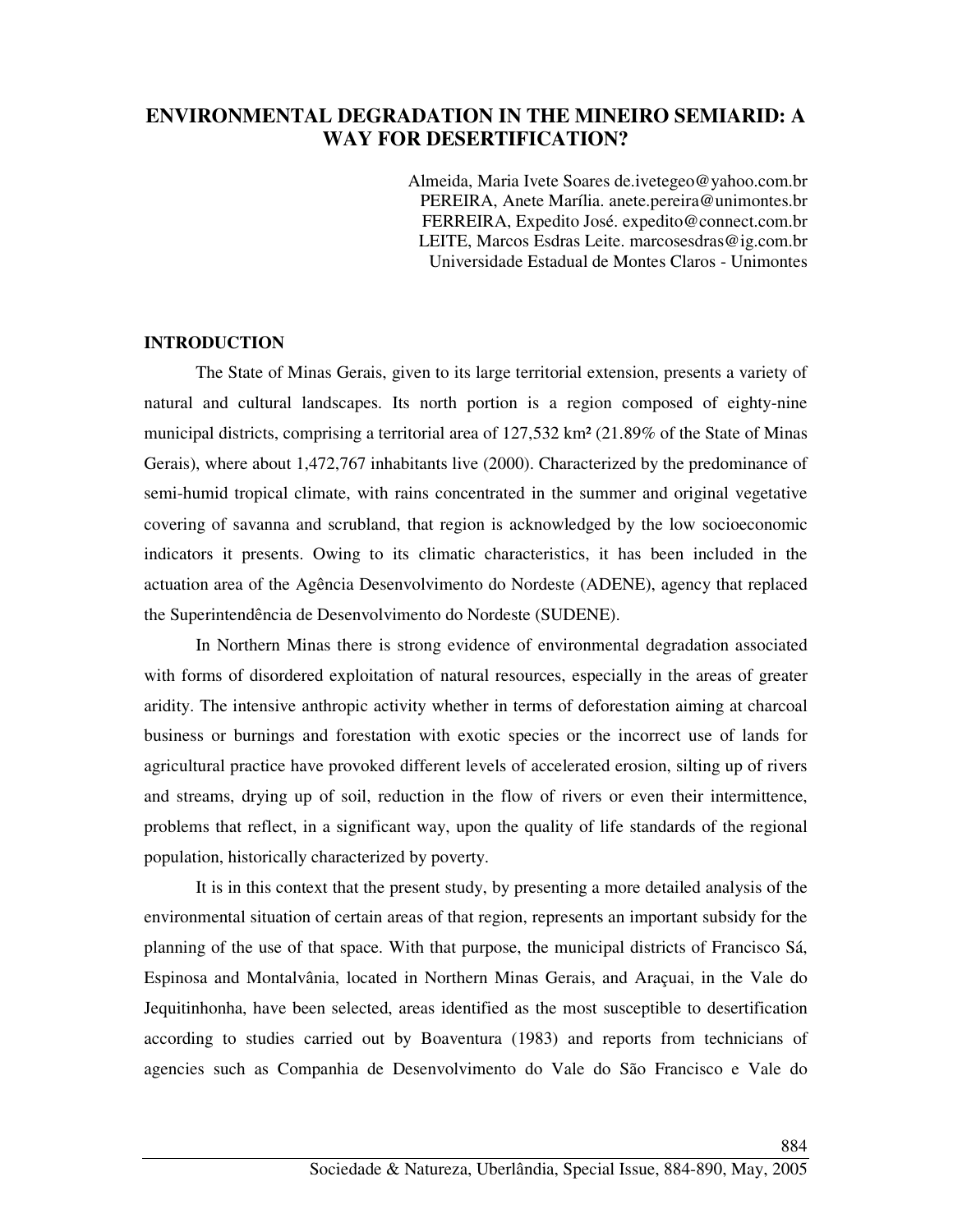Parnaíba (Codevasf), Empresa de Assistência Técnica e Extensão Rural do Estado de Minas Gerais (Emater), as well as from rural producers, among others.

#### **Environmental degradation and desertification: a causal relation?**

 Desertification is a phenomenon of serious socio-environmental consequences to several populations of the world. Nevertheless, it is little studied and difficult to conceptualize, even in the scientific circles. It is necessary, therefore, to start a study on the issue, analyze its concepts and distinguish them from phenomena like drought, deserting**,**  *areização*, or even from deserts.

 The term desertification has already been used to designate the expansion process of deserts, that in its turn, notoriously suffers anthropic intervention. Another phenomenon which requires differentiation from desertification is deserting. The term deserting is used to address the socioeconomic phenomena of increasing abandon of a territory, province or region, by the population who lives in it, yielding as a result low demographic densities. It is noticed that, in spite of having the same origin, deserting differs from desert even as ecosystem, bearing the meaning of region abandoned by whatever reason, be it social, economic or political regardless of the region considered having or not arid, semiarid or dry sub-humid climate.

*Areização*, in its turn, is characterized by the reworking of sandstone deposits, deriving from paleoclimates, by the current climate, being the phenomenon intensified by anthropic action. In the Brazilian case, the processes of *areização* occur in the Campanha Gaúcha region, in Southeastern Rio Grande do Sul, according to Suertegaray's studies (1989). In those areas, the sandy soils with low structural stability existing in slightly crispy topography lands with fragile vegetative covering, present high susceptibility to hydric erosion. Associated with those characteristics, the excessive pasturing and preparation of the soil for agriculture are anthropic factors which accelerate that process.

Nonetheless the drought phenomenon consists

of a constant deficiency of rainfalls, which affects large zones of certain region, and translates itself in a period of a rather prolonged dry climate so that the shortage of water gives place to an acute hydric imbalance. (UNO, 1997)

 In spite of being a serious aggravation, the drought alone should not be considered responsible for the underdevelopment of a region. This has as main causes socioeconomic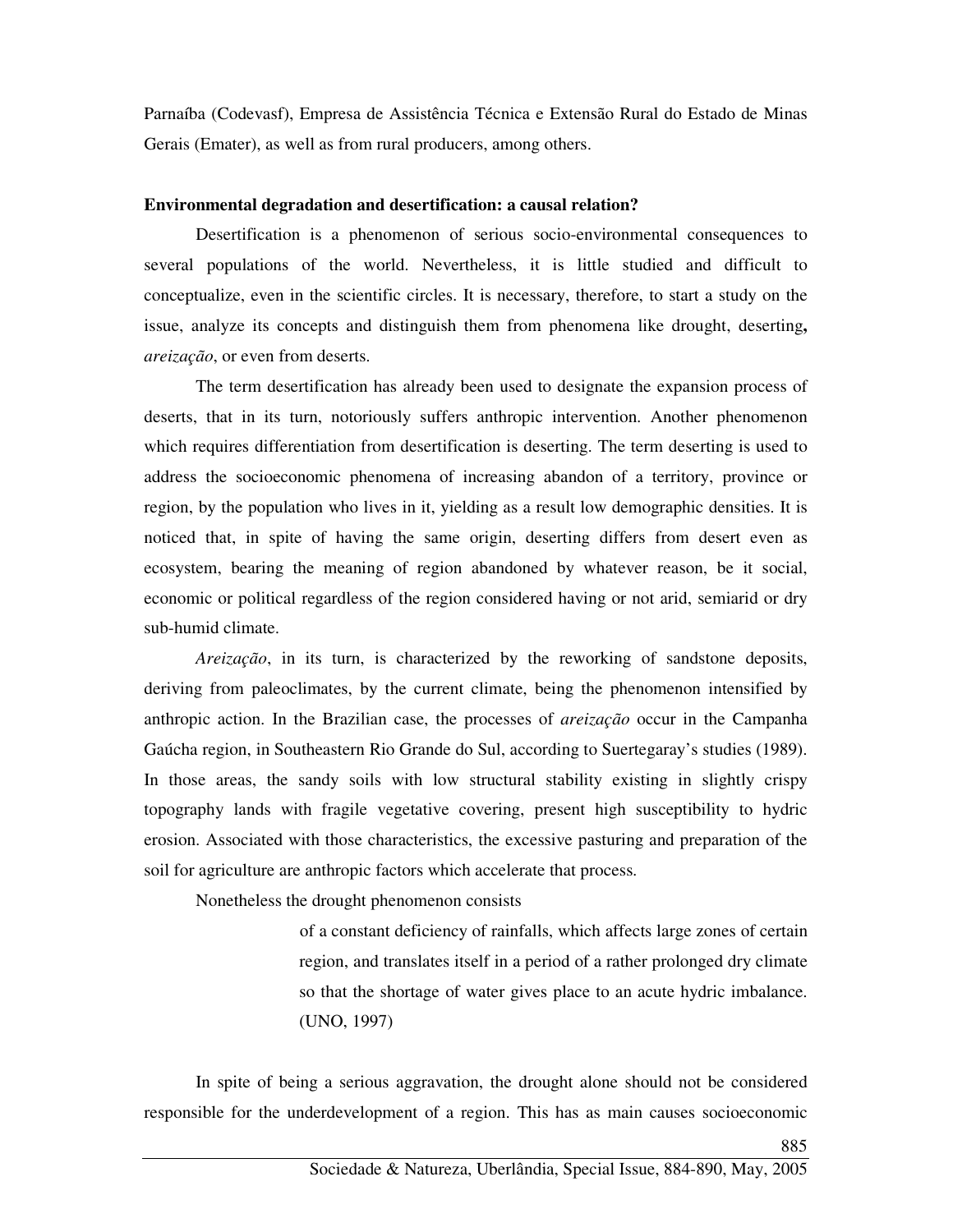issues closely related to political decisions. However, there is a relationship between that phenomenon and desertification, since the droughts, many times, end up by masking the desertification impacts by preventing, through its cyclic and brutal rupture of the agricultural productivity, the farmers from noticing the small and constant drop in productivity that follows it.

 Regarding desertification, there is a great controversy among researchers due both to the complexity of the phenomenon and the difficulties in studying it. Used in late 1940's to characterize the areas in an accelerated degradation degree, resembling deserts or desert expansion areas, the term desertification had a generalized use. In the following years, several studies have discussed that problematic without, however, reaching a consensus on its real meaning. The polemic around the causes of that phenomenon, whether climatic or resulting from human activities, has remained for many years.

 According to Nimer (1988), an important fact in the conceptual evolution of desertification has been the acknowledgment, even before the Nairobi Conference, that that process does not occur only in areas marginal to deserts, but it is "liable to occur in any tropical, subtropical and temperate region in areas of semiarid and sub-humid climate, regardless of the climatic changes".

 Several are the conceptions of desertification currently in use. According to Vasconcelos Sobrinho (1978)

> desertification is a process of fragility of the dry lands' ecosystems in general, which owing to the pressure exerted by human populations, or sometimes by the autochthon fauna, lose their productivity and capacity to recover.

 Similar definition is given by the UNEP (1984) apud Nimer, (1986:17) that considers desertification as an "environmental drying out produced by the impact resulting from anthropic activities which cause the degradation of once-productive lands".

 Conti (1994) considers desertification as being "the progressive loss of the ecosystems' productivity, affecting very expressive portions of the sub-humid and semiarid domains in every hot region of the world".

 The UNO (1997) has defined desertification as "land degradation in the arid, semiarid and dry sub-humid zones resulting from diverse factors such as climatic variations and human activities". By land degradation it is understood the degradation of soils and hydric resources,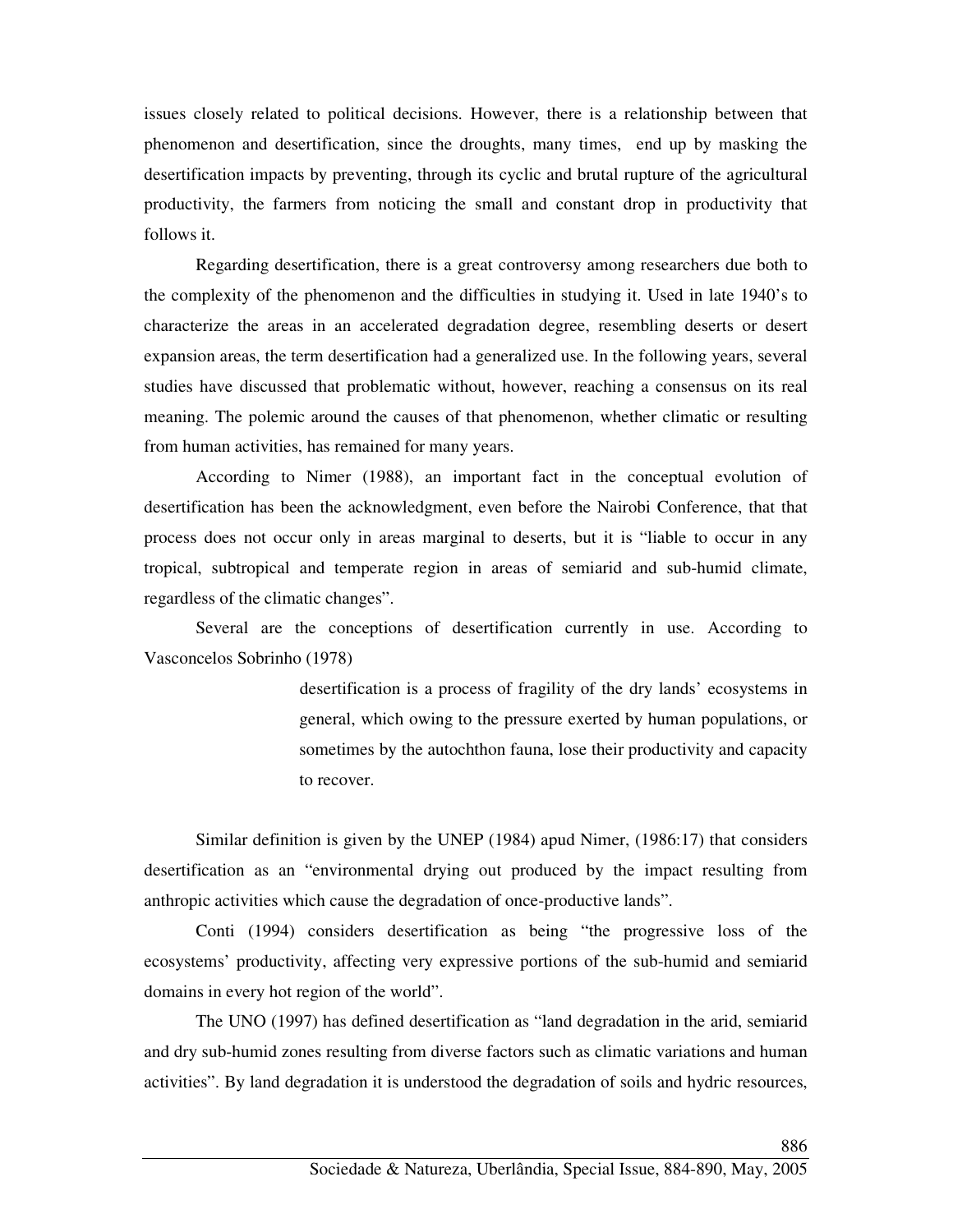the degradation of vegetation and biodiversity and the decrease in the quality of life of the population affected.

## **Environmental degradation in the mineiro semiarid: a case study**

Diverse factors make certain areas subject to different probabilities and environmental degradation levels. In this sense, the association between the physiographic characteristics and the forms of appropriation of natural resources is fundamental in the comprehension of the degradation picture presently found in the municipal districts researched.

 The integration of data and information obtained in field visitation and the analysis of satellite images has allowed the drawing of maps of land use, in which the following were identified: woods, mata galeria, agriculture/pasture, irrigated cultivation, reforestation, burning, exposed soil and urban area. In the municipal districts studied the bottom of valleys and slopes are generally used for subsistence agriculture practice, being very common the occupation of riversides where the soils are more fertile. Burning, as a way to clear the soil, is still rather used in agriculture as well as in the formation of pastures. The association of edaphoclimatic characteristics with an incipient vegetative covering makes the lands even more susceptible to erosion, one of the most serious problems detected in this study. Deforestation, burnings and mining have already provoked an intense degradation of the native vegetative covering, mainly on the tops of the hills or in slope areas, areas of greater environmental fragility. The soils presenting little depth, low fertility and great hydric deficiency, have become more and more susceptible to the erosive processes, noticeably those related to the seasonal regimen of torrential rains.

 From the analysis of the maps generated and field observations, it was possible to find similar results in all the municipal districts, which demonstrate that the disordered anthropic action whether to exploit environmental resources, or to open new cultivation lands, has provided great imbalance in the region's original landscape. The savannas that once covered the plains, important reload areas, have been replaced by eucalyptus forestation and pastures, being at a stage of difficult regeneration. It has already been confirmed in several studies that deforestation interrupts evapotranspiration and makes the percolation of water in the soils difficult, altering the hydrologic cycle. With the removal of the vegetative covering, the water, without physical hindrance, will flow off directly to the riverbeds, which after the rains can suffer fast and overpowering floods, when the sediment load, including organic matter and the horizon 'A' will be carried over. What will happen is that, from a slow and progressive hydric loss through evapotranspiration which allowed the environment to keep a good part of its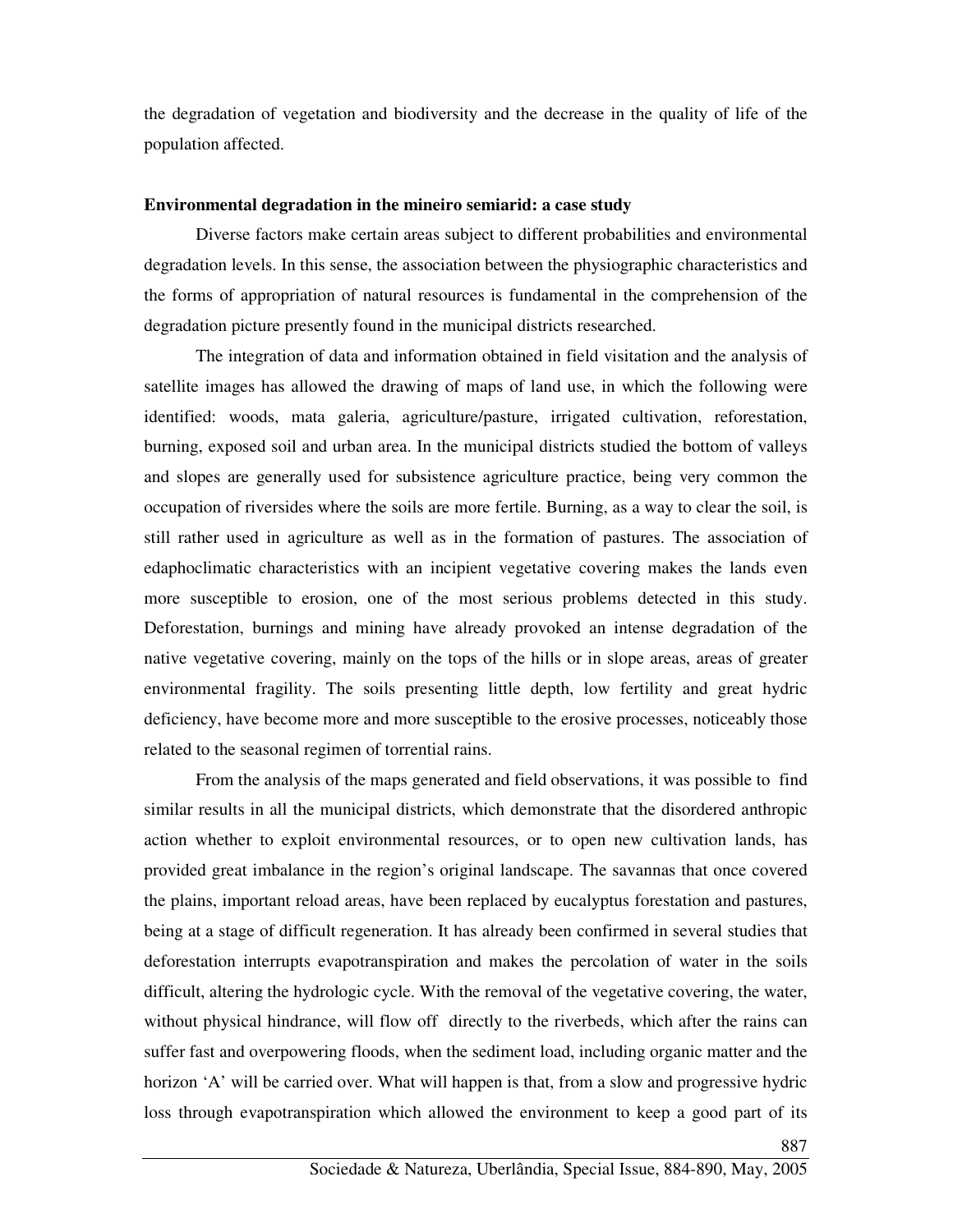humidity, the system will start to experience a violent loss in its retention capacity becoming drier. With regard to the consequences of deforestation in the norte-mineiros savanna, Dayrell (1993:12) considers that

> annually, about 17,5 billions of cubic meters of water fail to naturally infiltrate in the soils owing to the decrease in the vegetative covering, determining the minimization of the ground water and compromising the regional hydric resources supply . The hydrographic basin of the norte-mineiro territory, composed of 1,138 water courses, had in 1990, 558 of those courses completely dry due to the decrease in the retention capacity of the ground water.

 That author's remarks allow assessing the magnitude of the physical and social impacts resulting from indiscriminate deforestation. It is important to further stress that there is a close relation between deforestations and the intensification of the erosive processes.

 In the region studied, the erosion provoked by man seems now to be one of the greatest risks for the conservation of a rather fragile soil. The erosion determined by meteorization is generally accelerated by agricultural activities and pasturing, affecting more the sloping lands. The lack of economic resources and technical knowledge to develop procedures that prevent the erosion from happening and induce the rational use of the soil makes conservation difficult. According to Pérez (2001) "La erosion es la enfermedad de la tierra, la desertificación es su morte". Indeed, in Northern and Northeastern Minas this phenomenon is turning itself into a manifestation of general deterioration of the savanna biome which becomes evident through the decrease in and, most of the times, through the disappearance of the biotic potential.

 Among the consequences resulting from the erosive processes, the following stand out: alteration in the soil structure and its constant loss of fertility, formation of surface flowoff canals, slow decrease in soil depth, which by leading to the disappearance of vegetation prevents the water from infiltrating into the deepest layers, flowing off through the surface and accentuating the erosion; disappearance of ground water by hindering the infiltration of water, increase in intermittent rivers, loss of water retention capacity by the soil, silting up of rivers due to the excessive sediment load they receive and that affect the living things, formation of sediment banks which hinder navigation and contribute to the occurrence of marginal floods during the rain season, decrease in the water outflow, among others.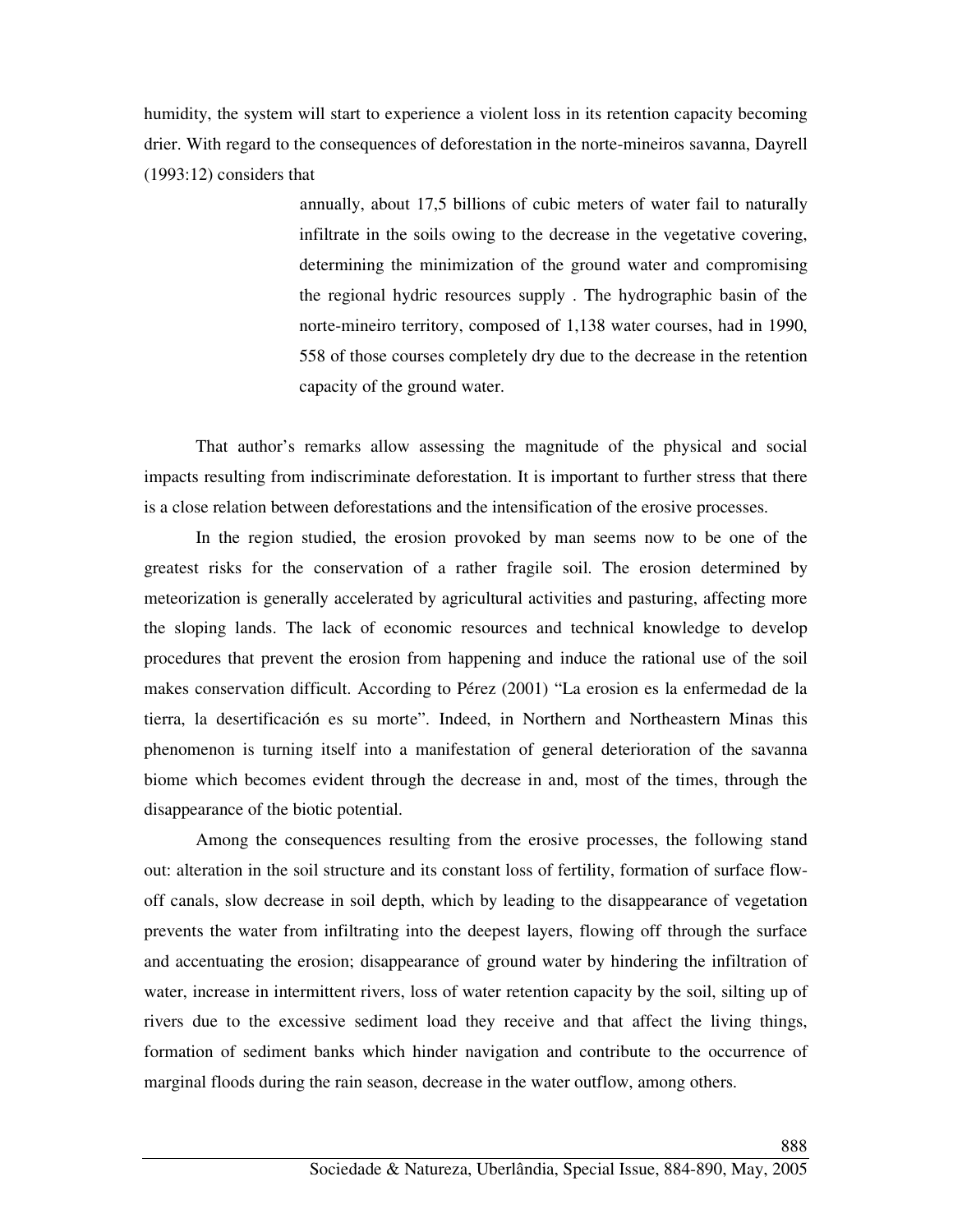It is important to stress that environmental degradation not only expresses itself through the soil sensitivity to erosion, but, chiefly, through the use imposed on it. The practice of farming and cattle raising, that does not respect the ecosystem limitations, has contributed to the loss of soils and, consequently, to the increase in the seasonal migration which has become common in that region. The drying out of rivers and streams is another consequence of the association of predatory anthropic action with a fragile ecosystem and which has a close relation to the socioeconomic situation of the regional population.

 The degradation of the norte**-**mineiras lands has caused serious economic problems. This fact can be found mainly in the farming and cattle raising sector. The inadequate forms of handling the lands through the deforestation of the savannas for farming and cattle raising practice, or charcoal business and forestation with pinus and eucalyptus, have been provoking the soil degradation and the loss of biodiversity.

 Among the municipal districts researched, the one which presents the greatest environmental degradation stage is Aracuaí, where reduced areas with vegetative covering is found as well as the nearly inexistence of mata galeria along the rivers which drain the municipal territory. This fact is worrying when the environment's aridity is taken into account, what contributes to the gradual impoverishment of the exposed soil. At an intermediate degradation stage we find the municipal districts of Espinosa and Francisco Sá, which still have significant vegetative covering on the tops of the highest areas. It does not mean that those municipal districts have satisfactory environmental conditions or that they are not at risk, bearing in mind the predominant edaphoclimatic characteristics. Montalvânia still presents a relatively preserved area in its Southern portion. However, the swampy plains existing along the Cochá River run the risk of extinction.

## **FINAL CONSIDERATIONS**

 The consolidation of the concept of desertification as land degradation in the arid, semiarid and dry sub-humid regions, resulting from several factors, among them climatic variations and human activities, allows addressing the environmental degradation problems in Northern and Northeastern Minas within that perspective.

 There is a great environmental variability in the regions researched, which present extremely fragile environments, susceptible to degradation. Nevertheless, it is still not possible to speak of the occurrence of desertification in Northern and Northeastern Minas, but of an accelerated degree of environmental degradation which can lead, in the medium and